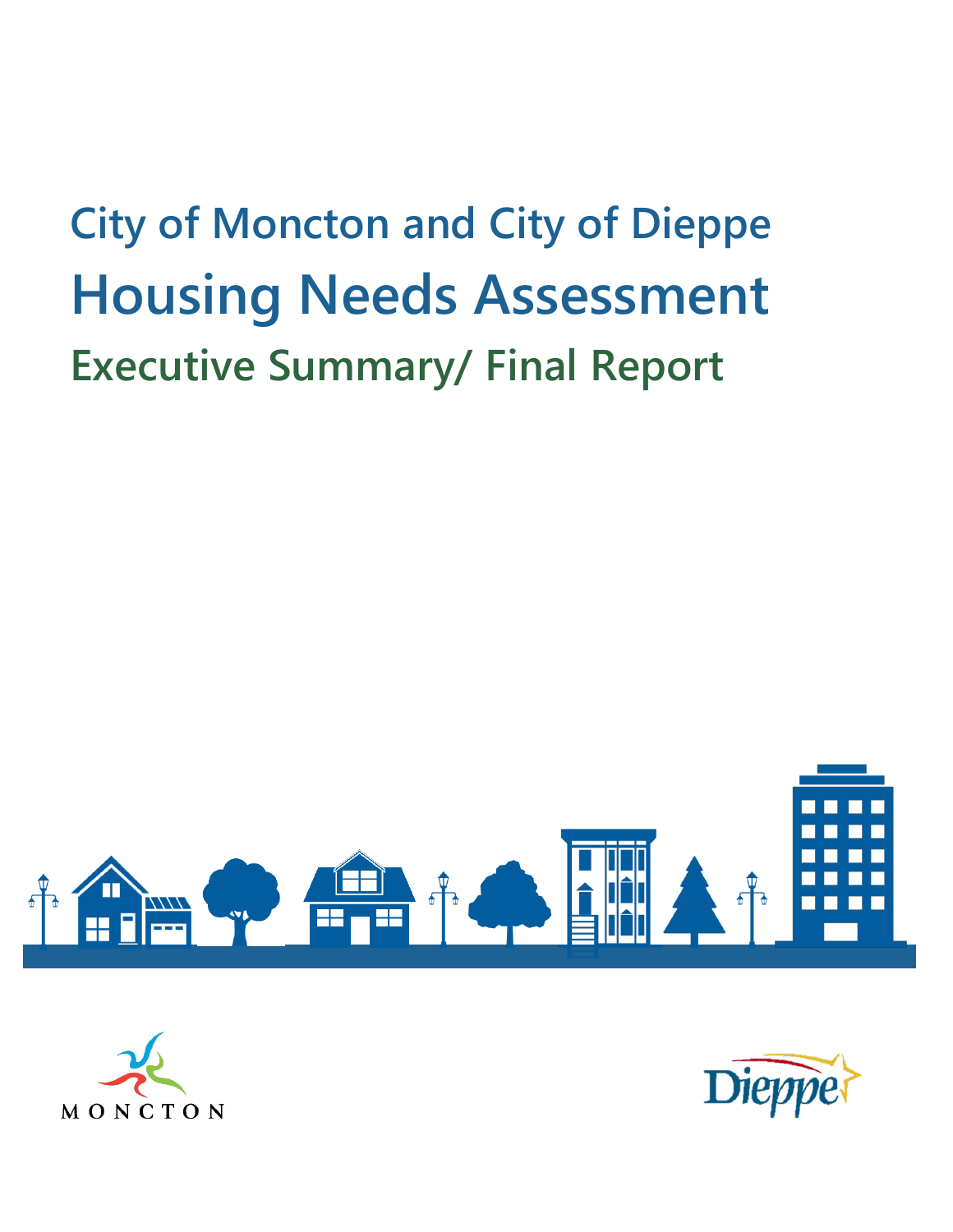#### Acknowledgements

The Housing Supply, Demand, and Needs Assessment was undertaken on behalf of the City of Moncton and City of Dieppe.

We would like to thank Kayla Breelove Carter, Sebastien Arcand, Rachelle Doucet, and André Lévesque from the City of Moncton, Denis Laplante from the City of Dieppe, and Stefanie Renée Leblanc from the University of Moncton for their direction, input and assistance during the development of this report.

We would also like to thank all the key stakeholders involved in this study, including the Province of New Brunswick's Social Development Department, the Canada Mortgage and Housing Corporation, the Greater Moncton Homelessness Steering Committee, representatives of community agencies, private employers and private landlords for providing valuable data and information for this study.

#### Project Team

The Moncton and Dieppe Housing Needs Assessment was prepared by SHS Consulting. The consulting team for this project was:

Christine Pacini, Partner Johanna Hashim, Senior Consultant Farad Wahab, Research Analyst

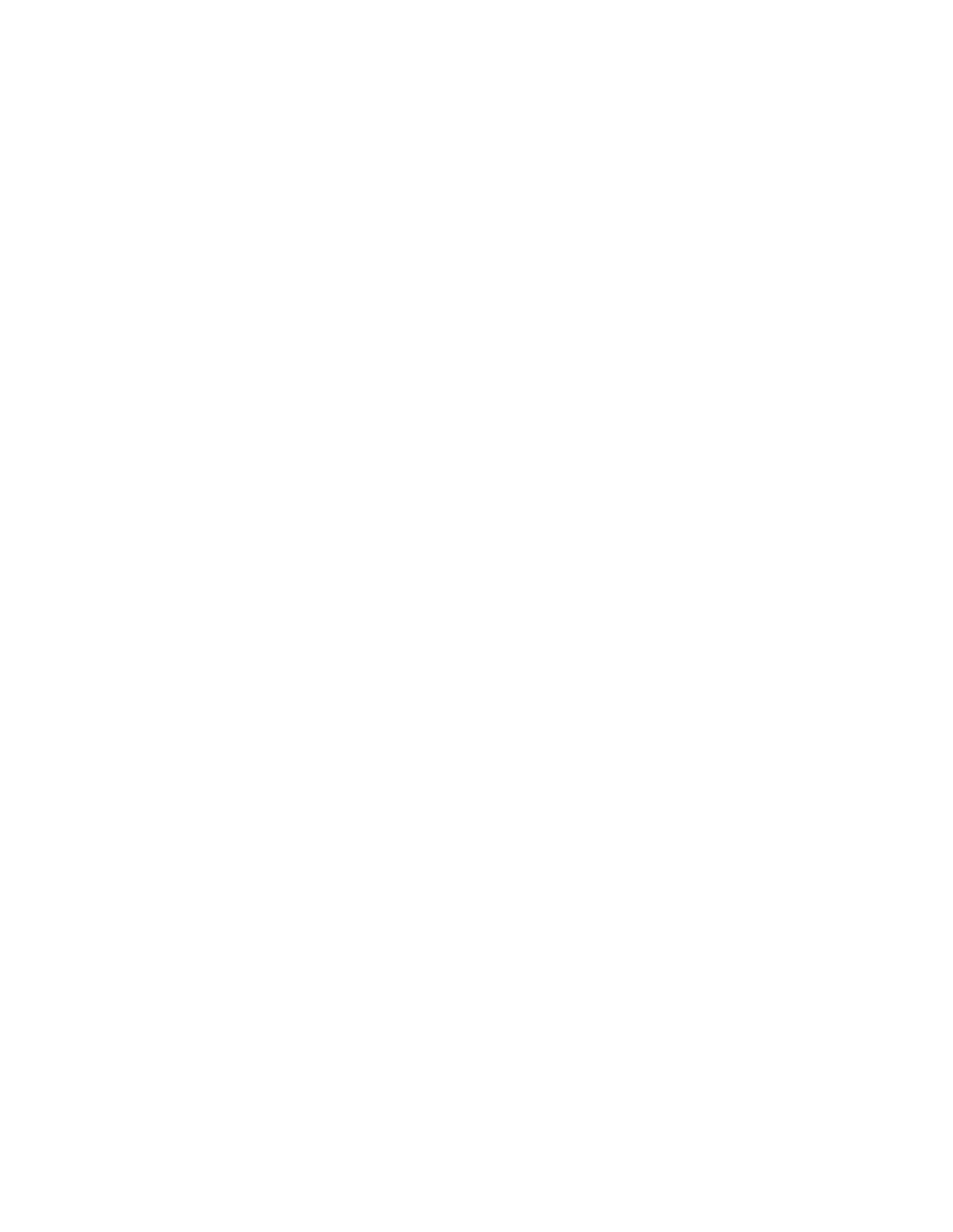#### **Contents**

| What are the Emerging and Future Housing Need in Moncton and Dieppe?  16 |  |
|--------------------------------------------------------------------------|--|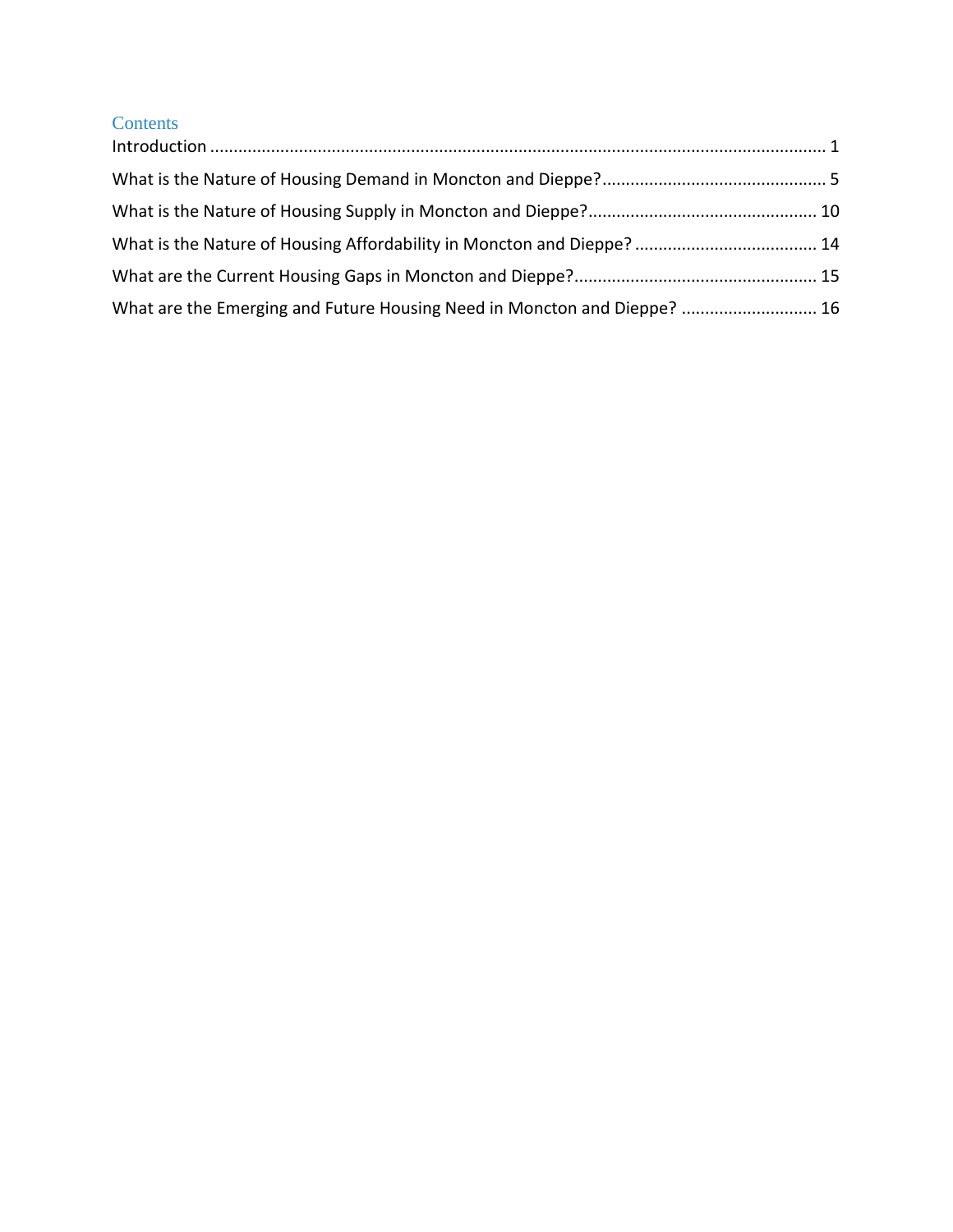<span id="page-4-0"></span>While the Provincial government is primarily responsible for the provision of affordable housing and support services, the Municipal Plans of both the City of Moncton and the City of Dieppe acknowledge the municipalities' role in encouraging a diverse range of housing to reflect the current and future needs of these communities.

As such, the primary goal of this study was to identify the housing requirements in the City of Moncton and the City of Dieppe based on the current housing demand and supply, and estimate future housing supply and demand over a five and ten year period, with a focus on affordable housing gaps across the housing continuum. A further impetus for this study comes from Provincial interest in affordable housing as well as the federal government's work on a National Housing Strategy.

## Study Approach

The following research questions guided the development of the Moncton and Dieppe Housing Needs Assessment.

- What is the nature of housing demand and need within each municipality?
- What is the nature of housing supply within each municipality?
- What is the current housing gap within each municipality?
- What will each municipality's housing supply and demand/ need look like in the next five and ten years?

Sources of data and information for this study include Statistics Canada, the New Brunswick Social Development Department, Canada Mortgage and Housing Corporation, the Cities of Moncton and Dieppe, and Shared Services Canada Profile Reports which were based on MapInfo demographic data, Environics Analytics data and the 2011 Census. In addition, public and stakeholder consultations were undertaken to augment the data and information obtained. These consultation activities included an online survey of all residents of the City of Moncton and City of Dieppe where a total of 385 surveys were completed, a Client Survey with a total of 39 completed, a key stakeholder email survey with 23 responses, and in-person meetings with key stakeholders, including representatives of community agencies, housing providers, representatives from different resident committees, Provincial and Municipal staff from relevant departments, and Councillors from the City of Moncton and City of Dieppe.

#### Study Area

The following map shows the entire study area – the City of Moncton and the City of Dieppe.

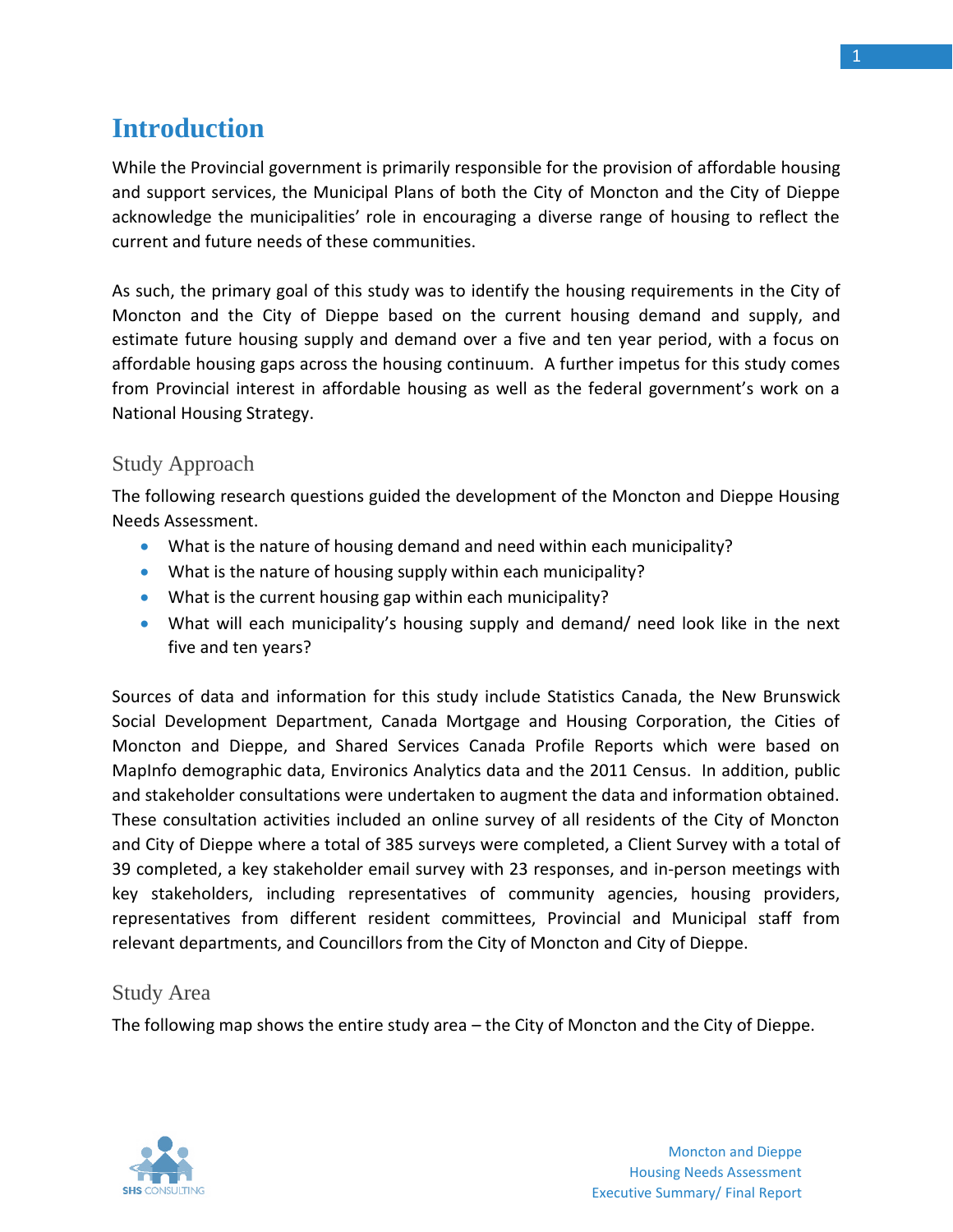

This study also looks at the housing need and supply in the Downtown areas of Moncton and Dieppe as well as in the areas outside of the Downtown. The following maps show the boundaries for the Downtown areas of Moncton and Dieppe.

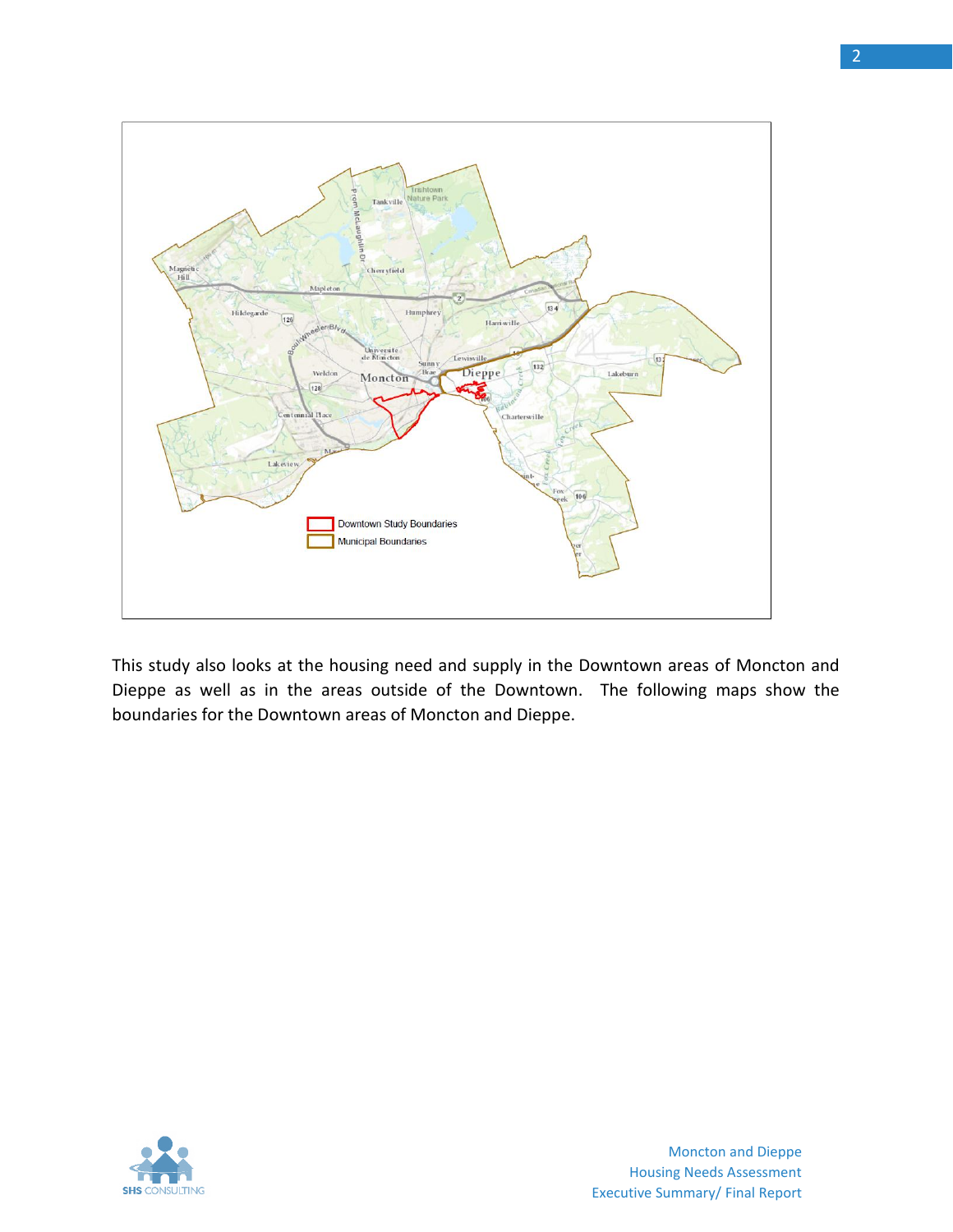#### *Map of Downtown Moncton*



#### *Map of Downtown Dieppe*





Moncton and Dieppe Housing Needs Assessment Executive Summary/ Final Report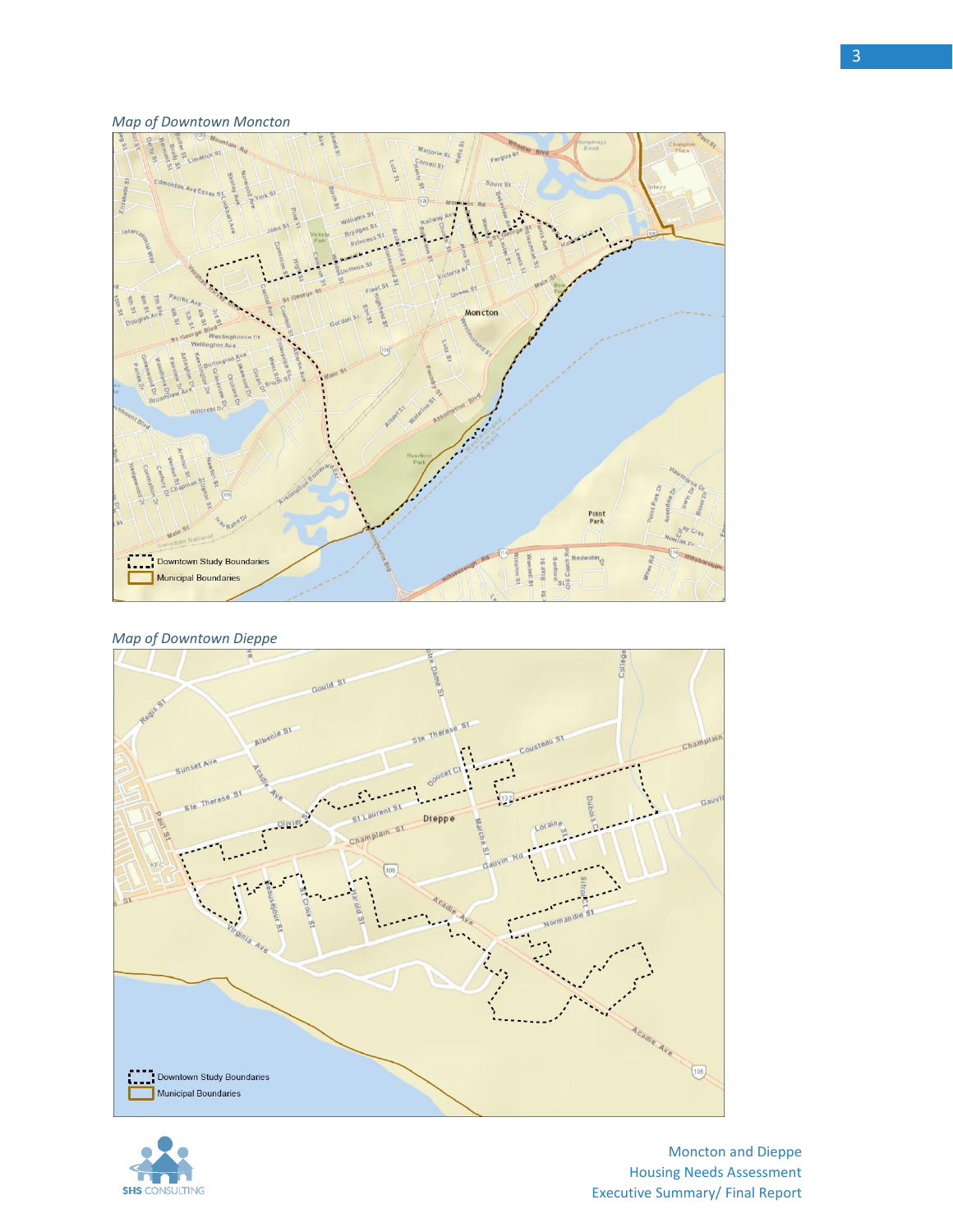## Housing Continuum

The housing continuum can be viewed as a continuum where the supply of housing responds to the range of housing demand in a community. Due to a range of social, economic and geographic factors, the full range of housing needs in a community is not always met in the private housing market. This is particularly true for individuals and families with low incomes or for persons with special housing needs. The housing needs of these groups are often met by non-market housing provided by the public and non-profit sectors. It should be noted that households may move back and forth along the continuum through different stages of the lifecycle.

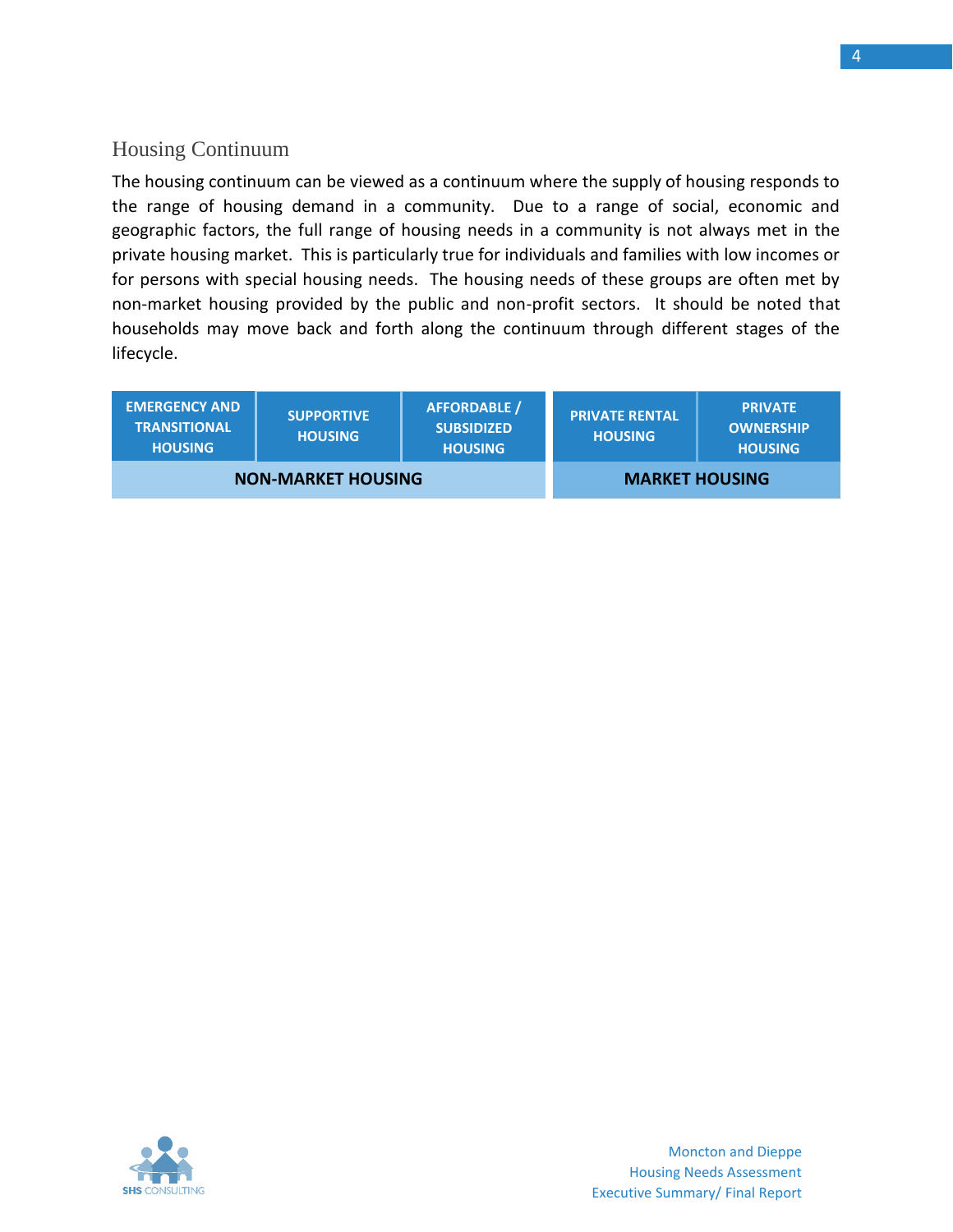# <span id="page-8-0"></span>**What is the Nature of Housing Demand in Moncton and Dieppe?**

Population and household characteristics are important factors that influence housing demand in a community.

#### Moncton Population

According to the latest Census, there were 71,889 people living in the City of Moncton in 2016; increasing by 4.1% from 2011 to 2016. Population estimates show a further increase of 10.4% from 2016 to 2021 and an increase of 6.9% from 2021 to 2026.



The population of Moncton increased by 13.2% from 61,046 in 2001 to 69,047 in 2011. Most of this increase was seen in the areas outside of Downtown Moncton, which saw a 14.4% increase from 57,170 people in 2001 to 65,375 in 2011. In comparison, the population of Downtown Moncton decreased by 4.5% from 3,875 in 2001 to 3,700 in 2011. In 2011, the population of Downtown Moncton made up 5.4% of the total population of the City; down from 6.3% in 2001.



*Population Trends and Growth: City of Moncton, Downtown Moncton, Rest of Moncton, Greater Moncton Area, and New Brunswick; 2001-2011*

The number of people in all age groups in Moncton is increasing, however, the share of those aged 44 years and younger has decreased from 2001 to 2016 while the share of those aged 45 years and older increased. This shows that while the younger age groups still make up over half of the overall population in Moncton (54.9% in 2016), **the older age groups are increasing at a much faster rate and this is expected to continue in the next five and ten years. This suggests** 

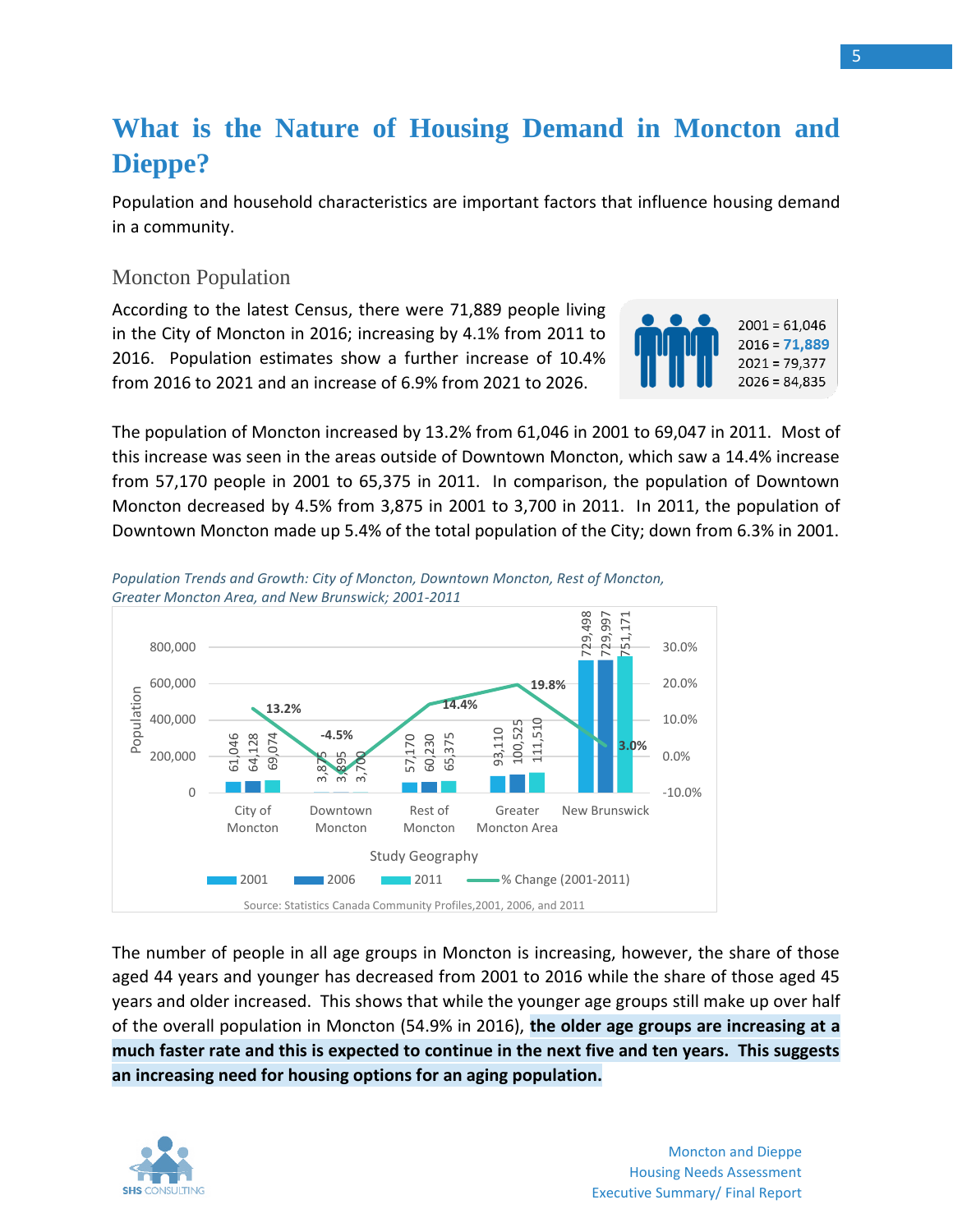The population of the City of Dieppe in 2016 was 25,384; increasing by 8.9% from 2011. The population of Dieppe is expected to increase by 26.2% from 2016 to 2021 and by another 16.9% from 2021 to 2026. The population of the City of Dieppe increased by 55.9% from 2001 to 2011, a much higher rate



compared to the Greater Moncton Area or the Province. This increase occurred in the areas outside of Downtown Dieppe.



*Population Trends and Growth: City of Dieppe, Downtown Dieppe, and Rest of Dieppe, Greater Moncton Area, and New Brunswick; 2001-2011*

In Dieppe, the number of people in all age groups is increasing although the share of younger age groups has decreased. The population aged 44 years and younger made up 59.5% of the overall population in Dieppe in 2016, down from 66.7% in 2001. In comparison, the share of the population aged 45 years and older increased from 33.3% in 2001 to 40.5% in 2016. This suggests that while all age groups are increasing, **the population overall is aging and this trend is expected to continue in the next five and ten years. This suggests an increasing need for housing options for an aging population.**

#### Homelessness in Moncton and Dieppe

Homelessness was identified as one of the current issues in Moncton by 56.7% (161 individuals) of the Moncton residents who responded to the Public Survey. According to the Greater Moncton Homelessness Steering Committee's Tenth Report Card on Homelessness, there were a total of 759 unique homeless individuals served in the Greater Moncton Area, an increase of 132 people from 2011 (21.1% increase) and a decrease of 103 people from the previous year (2015). The Report Card on Homelessness does note that while the number of unique

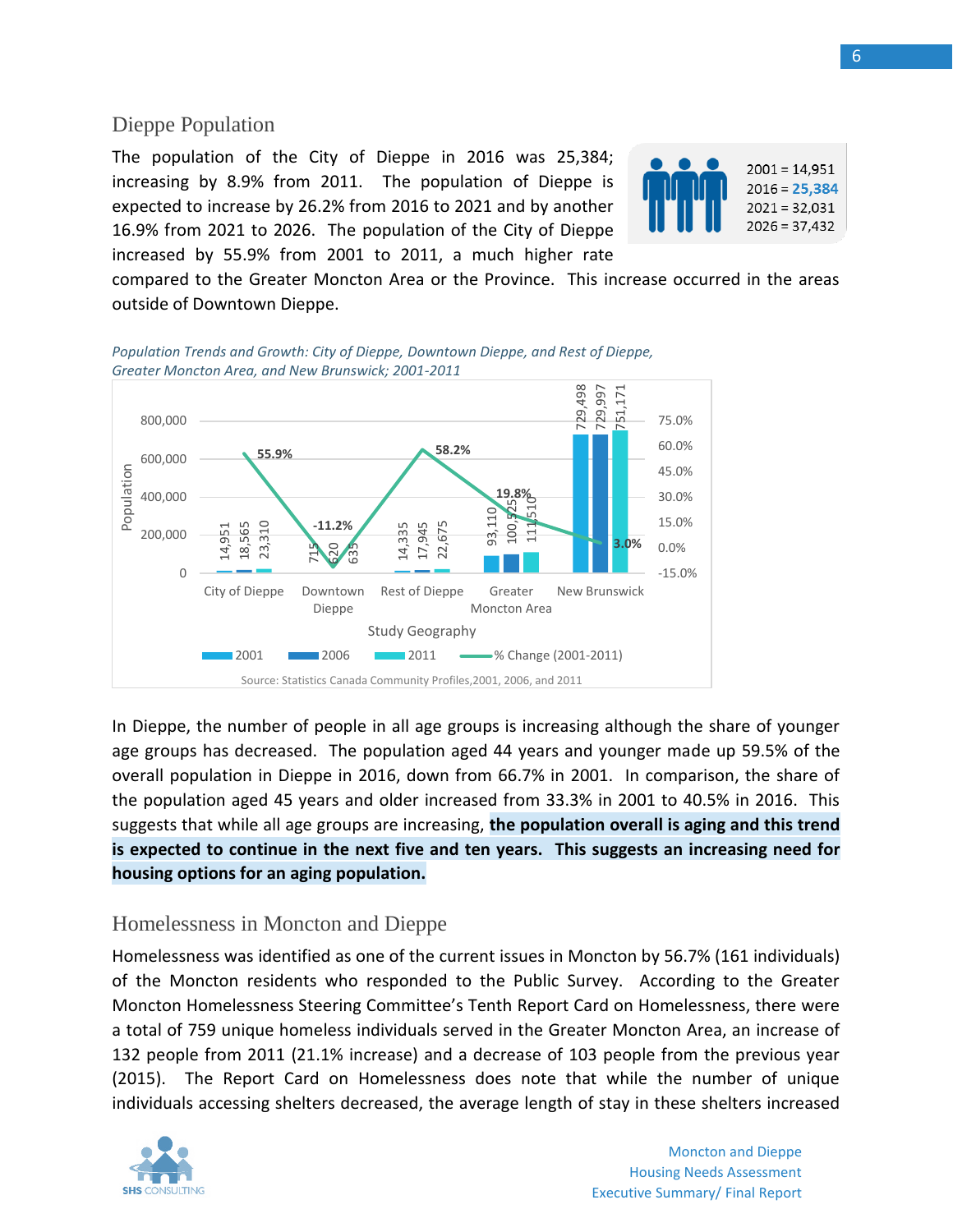from 5.55 days in 2015 to 6.07 days in 2016. **The large number of homeless individuals in the Greater Moncton Area suggest a need for housing options which are affordable to individuals and families with the lowest incomes.**

#### Moncton Households

There were an estimated 33,275 households in Moncton in 2016, up by 8.4% from 30,710 households in 2011. The number of households is expected to continue to increase by another 17.2% in the next ten years (to 39,013 in 2026). The number of households in Moncton increased by 19.1% from 2001 to 2011 compared to a population increase of 13.2% during the same time period. The increase in the number households in Moncton occurred mainly in the areas outside of Downtown Moncton. **The increasing number of households suggest an increasing demand for housing in Moncton.**



*Household Trends and Growth: City of Moncton, Downtown Moncton, Rest of Moncton, Greater Moncton Area, and New Brunswick; 2001-2011*

Households led by adults aged 25 to 44 years made up the largest proportion of households in Moncton in 2016, making up more than a third of all households (35.9%). However, these households saw a lower rate of increase (8.5% from 2001-2011) compared to the increase in households led by adults aged 45-64 years (increasing by 37.3%) and senior households aged 65 years and older (increasing by 17.0%).

One- and two-person households made up the majority of households in Moncton in 2011 (69.6%) and saw the highest rates of increase in actual numbers. In contrast, households with five or more people made up only 4.5% and saw a decrease in actual numbers. One- and twoperson households in Downtown Moncton made up 90.0% of all households in the area

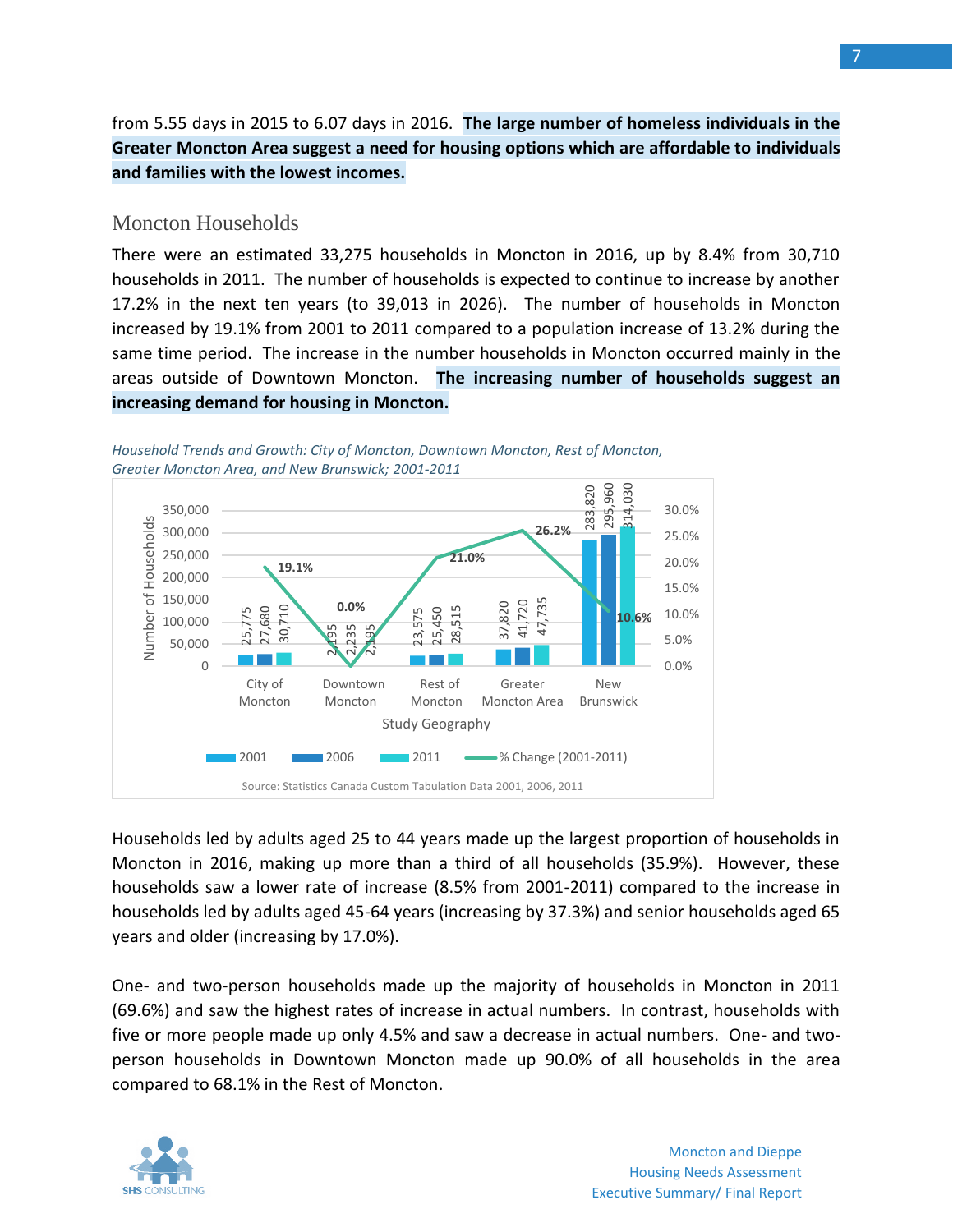Persons living alone made up the largest proportion of all households in Moncton in 2011 and saw the highest rate of increase in numbers (up by 34.0% from 2001). Couples without children had the second highest share (26.5%). These trends are similar in the Rest of Moncton however Downtown Moncton had a much higher share of persons living alone (62.0% in 2011).

Immigrant households in Moncton increased by 62.4% from 2001 to 2011 although they made up only 5.1% of the total households in Moncton. Households with a person with a disability made up 13.6% (up from 12.3%) and the number of these households increased by 31.7%.

#### **These findings suggest a need for a range of housing options, including options for an aging population, smaller households, and housing with accessibility features.**

#### Dieppe Households

Estimates show that there were 10,967 households in Dieppe in 2016, up from 9,280 in 2011. The number of households in Dieppe is expected to continue to increase in the next ten years; increasing by 39.0% from 2016 to 2026. The number of households in Dieppe increased by 62.8% from 2001 to 2011. This rate of increase is far greater than that experienced in the Greater Moncton Area (26.2%) and New Brunswick (10.6%). The increase in the number of households in Dieppe occurred in the areas outside of Downtown Dieppe, which saw an increase of 66.9% in the number of households from 2001 to 2011. Downtown Dieppe actually saw a decrease in the number of its households; decreasing by 1.5% from 2001 to 2011. **The high rate of increase in the number of households suggest an increasing need for housing in Dieppe.**





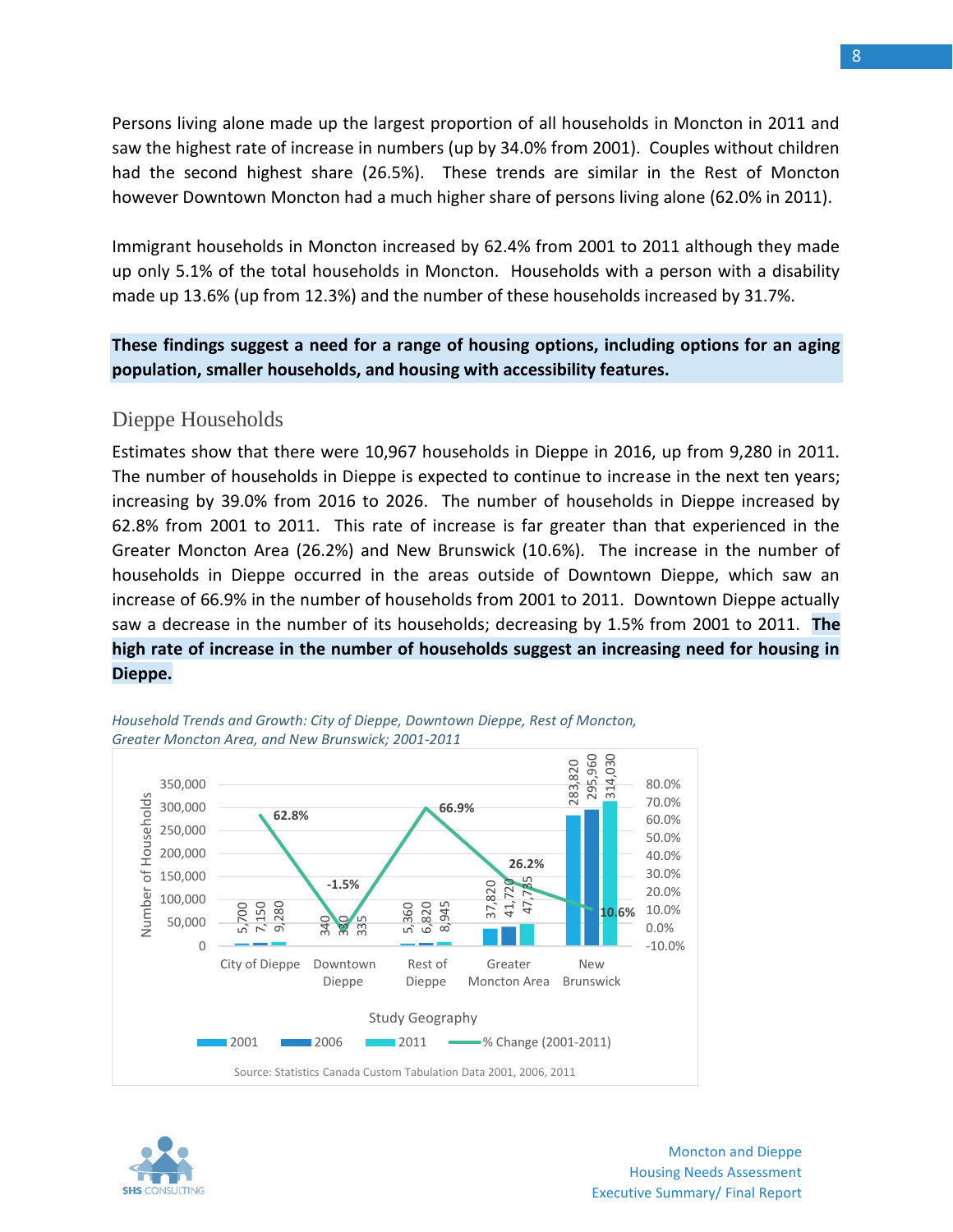Households led by adults aged 25-44 years had the largest share of households in Dieppe in 2016 (43.3% of all households) although households led by adults aged 45-64 years saw the highest rate of increase (up by 92.9% from 2001 to 2011).

One- and two-person households made up 60.5% of all households in Dieppe in 2011 and these household sizes saw the highest rates of increase in actual numbers from 2001 to 2011. In Downtown Dieppe, one- and two-person households made up 79.4% of all households compared to 59.7% in the Rest of Dieppe.

Couples with children had the highest share of all households in 2011 at 31.8% followed by couples without children at 29.8%. However, persons living alone (making up 21.6%) saw the highest rate of increase (up by 97.5% from 2001). These trends were also seen in the Rest of Dieppe. In contrast, persons living alone had the largest share in Downtown Dieppe (37.3%) followed by couples without children (34.3%).

Immigrant households in Dieppe increased by 533.3% (70 households) although they made up only 3.5% of all households in Dieppe. Households with a person with a disability increased by 98.9% (465 households) and made up 10.1% of all households in Dieppe in 2011.

**These findings suggest a need for a range of housing options in Dieppe, including options for an aging population, smaller households, families with children, and housing with accessibility features.**

#### Household Incomes in Moncton

The estimated average household income in Moncton in 2016 was \$70,141. In comparison, the average household income in the Greater Moncton Area was \$76,137. The average household income in Downtown Moncton was estimated at \$39,308 compared to \$72,514 for the Rest of Moncton. The average household income in Moncton increased by 29.5% from 2000 to 2010.

Using household income deciles<sup>1</sup>, households with low incomes  $(1<sup>st</sup> - 3<sup>rd</sup>$  income deciles) have incomes of \$36,152 or less in 2016; moderate income households (4<sup>th</sup> – 6<sup>th</sup> deciles) have incomes of \$36,153 to \$68,062; and, households with high incomes (7<sup>th</sup> – 10<sup>th</sup> deciles) have incomes of \$68,063 and higher.

There are certain household types who are overly represented in the low income category in Moncton. These household types include persons living alone (59.4% of all persons living

 $<sup>1</sup>$  Household income deciles divide all households in a community into ten equal portions of income groups. This</sup> means there are 10% (one tenth) of all households in each decile. They take into account the local economic context in a community.



 $\overline{a}$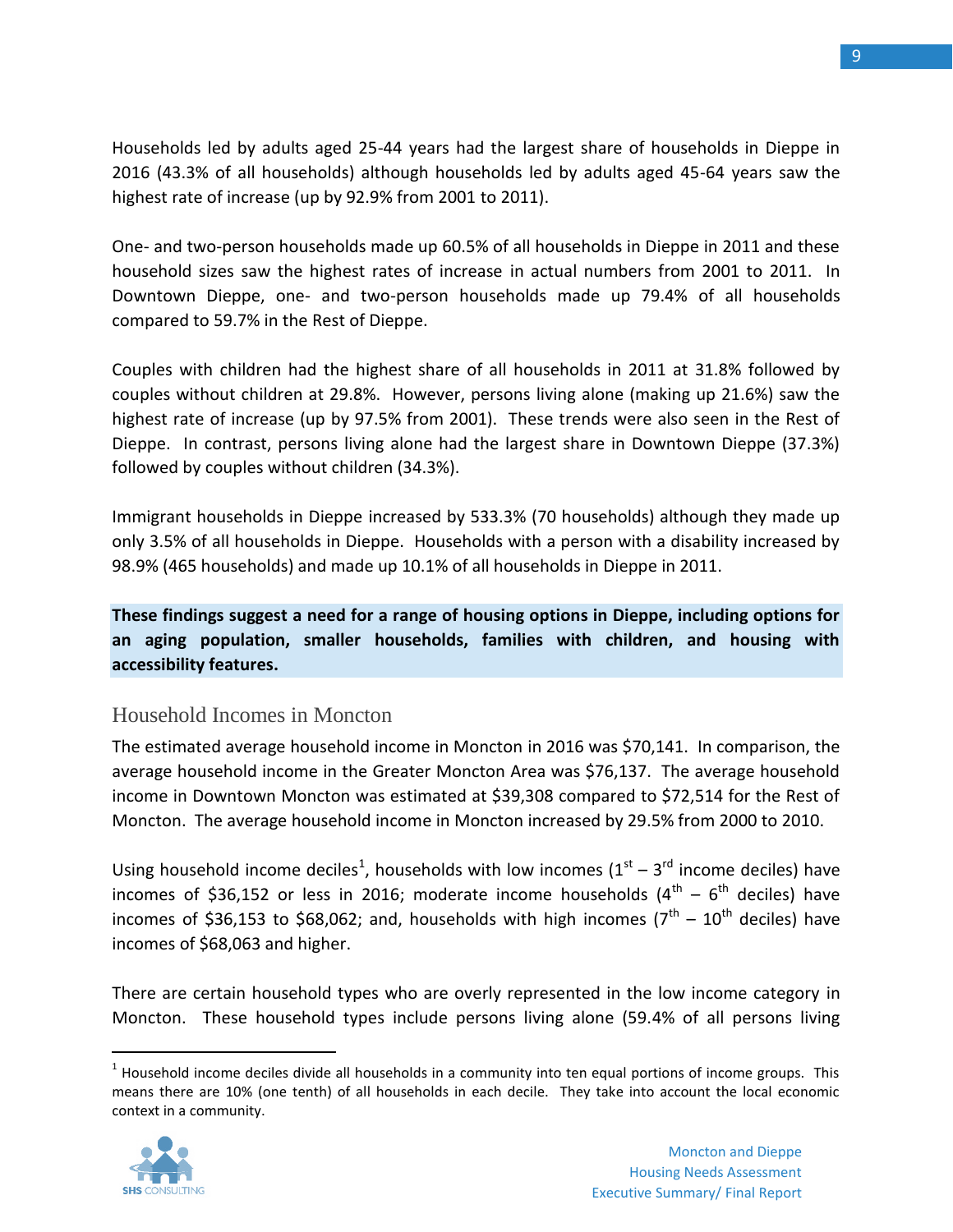alone), lone parent households (45.5%), Indigenous households (46.7%), recent immigrant households (51.5%), households with a person with a disability (41.0%), youth households (52.0%), senior households (41.8%), and renter households (52.3%).

#### Household Incomes in Dieppe

The estimated average household income in Dieppe in 2016 was \$92,905, which is much higher than that for the Greater Moncton Area (\$76,137). The average household income increased by 45.7% from 2000 to 2010. The average household income in Downtown Dieppe in 2016 was \$35,769 compared to \$95,056 in the Rest of Dieppe.

In Dieppe, households with low incomes  $(1<sup>st</sup> - 3<sup>rd</sup>$  deciles) have incomes of \$52,570 or less in 2016; households with moderate incomes  $(4^{th} - 6^{th}$  deciles) have incomes from \$52,571 to \$93,107; and, households with high incomes ( $7^{\text{th}}$  – 10<sup>th</sup> deciles) have incomes from \$93,108 or more.

There are certain household types in Dieppe who are overly represented in the low income category. These household types include persons living alone (70.3% of all persons living alone), lone parent households (46.9%), immigrant households (49.2%), households with a person with a disability (41.2%), youth households (54.3%), senior households (60.1%), and renter households (64.6%).

## <span id="page-13-0"></span>**What is the Nature of Housing Supply in Moncton and Dieppe?**

Housing supply is measured by the available housing options in a community. An important aspect of assessing housing supply is to compare recent housing activity to housing demand. This allows an analysis of the extent to which housing supply matches housing demand and helps identify any gaps in the current housing supply.

#### Moncton Dwellings

There were 30,710 dwellings in Moncton in 2011 and 45.0% were single detached, 26.2% were apartments with less than five storeys, 10.7% were semi-detached, and the remaining 18.2% were row houses, apartments, other single attached homes, and movable dwellings. Estimates show that the



proportion of single detached dwellings decreased to 44.8% in 2016 while apartments with less than five storeys increased slightly to 26.8%. In contrast, only 7.3% of all dwellings in Downtown Moncton in 2011 were single detached while 66.1% were apartments with less than five storeys.

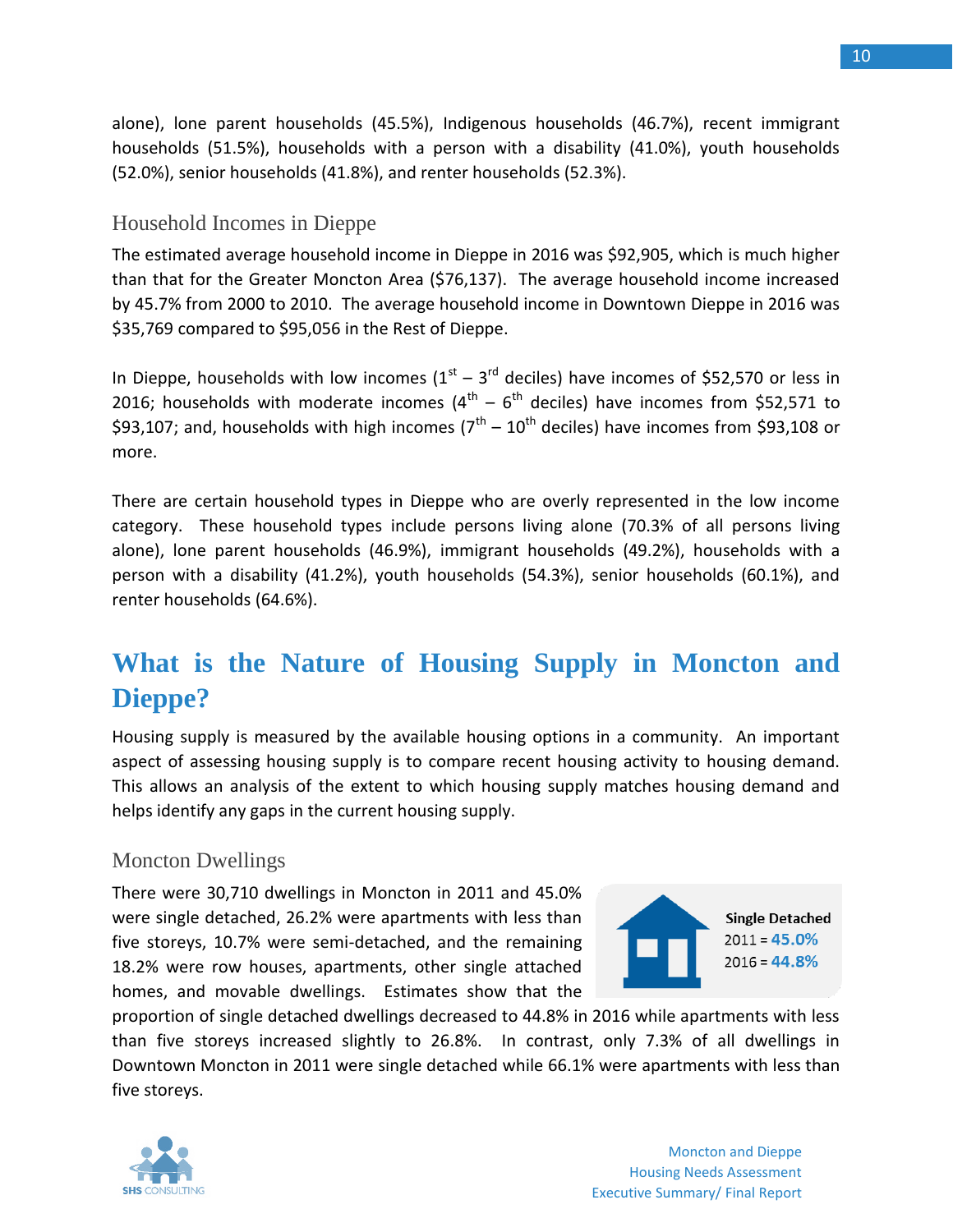Housing completions data for Moncton shows that single detached homes made up 13.8% of all completions in 2016 while apartments made up 66.0% and semi-detached homes made up 18.1%, suggesting a shift to multi-family housing options.

In 2011, 60.2% of all homes in Moncton were owned while 39.9% were rented. Downtown Moncton saw the opposite with 89.1% of all homes being rented. In 2016, rental housing made up 68.2% of all completions in Moncton.

In 2016, there were 8,979 purpose-built rental dwellings in vacancy rate Moncton and two-bedroom units made up the majority  $2014 = 9.3%$ 

(62.4%) of the supply. The vacancy rate for purpose-built rental units in 2016  $2015 = 8.2%$  $2016 = 6.5%$ was 6.5%. While the vacancy rate has been decreasing since a high of 9.7% in 2013, this is still far above what is considered a 'healthy' vacancy rate,

**suggesting an imbalance in the demand and supply of rental housing in Moncton**.

Moncton had a greater share of older homes with 67.2% being built before 1991 and only 20.1% being built between 2001 and 2011. This may partly explain why 7.1% of all dwellings in 2011 required major repairs (down from 8.3% in 2001) with the actual number increasing by 2.1% from 2001. **Downtown Moncton had a greater proportion of dwellings requiring major repairs (9.8%) compared to the Rest of Moncton (6.9%).**

#### Dieppe Dwellings

There were a total of 9,280 dwellings in Dieppe in 2011 and of these, 54.3% were single detached, 16.8% were apartments with less than five storeys, 11.2% were semidetached, and the remaining 17.7% were row houses, apartments, other single attached homes, and movable

dwellings. Estimates show that the proportion of single detached homes increased slightly to 54.6% in 2016 while apartments with less than five storeys decreased slightly to 16.4%. In Downtown Dieppe, apartments with less than five storeys made up 46.3% of all dwellings in the area in 2011 while single detached homes made up 25.4%.

Single detached homes made up 29.5% of all housing completions in Dieppe in 2016 while semi-detached homes and row houses each made up 20.5% and apartments made up 29.5%. **This suggests a move toward a more diverse range of housing.**





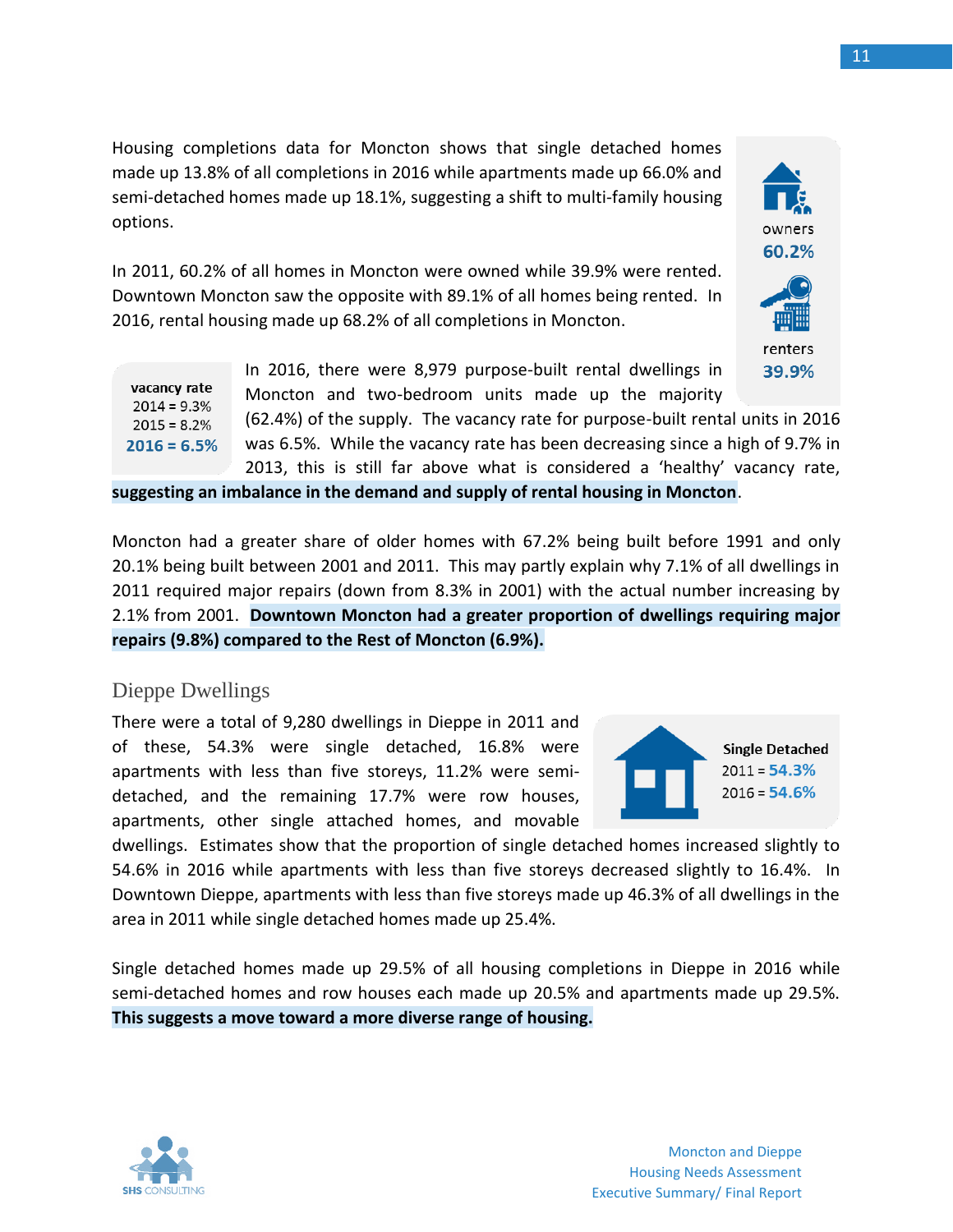In 2011, 75.6% of homes in Dieppe were owned while 24.4% were rented. Downtown Dieppe had 29.9% owned homes and 71.6% rented homes. In 2016, rental housing made up 36.7% of all completions in Dieppe.



In 2016, there were 1,682 purpose-built rental dwellings in vacancy rate Dieppe and 83.5% of these were two-bedroom units. The  $2014 = 6.4%$ vacancy rate for purpose-built rental units was 3.6% in 2016,  $2015 = 4.9%$ down from 8.9% in 2013, **suggesting a move toward a more**   $2016 = 3.6%$ **balanced rental housing market.**

Of all the dwellings in Dieppe, 41.7% were built between 2001 and 2011 while 37.2% were built before 1991. In 2011, only **2.9% of all Dieppe dwellings required major repairs (down from 6.1% in 2001)** and the number decreased by 22.9% from 2001. In Downtown Dieppe, 4.4% of all dwellings required major repairs.

#### House Prices and Rents in Moncton

The average house price in Moncton in 2016 was **\$175,378**; up by 10.5% from \$158,723 in 2010. The total average rent in 2016 was **\$758**; up by 15.2% from 2010. **The increase in the average house price and average market rent in Moncton exceeds the increase in the consumer price index (CPI) for New Brunswick for 2010-2016 suggesting that house prices are becoming less affordable.**

#### House Prices in Dieppe

The average house price in Dieppe in 2016 was **\$183,585**; up by 9.4% from \$167,850 in 2010. The average market rent in Dieppe in 2016 was **\$790**; up by 17.9% from \$670 in 2010. **While the increase in the average house price in Dieppe is below the growth in the CPI, the increase in average rents exceeds the CPI growth rate, suggesting that rental housing in Dieppe is becoming less affordable.**

#### Rooming Houses in Moncton and Dieppe

There were an estimated 38 rooming houses in Moncton as of April 2017 and most of these can house eight to twelve residents. Rents range from \$300 to \$425. Rooming houses are often the only affordable option for single persons relying on social assistance.

#### Emergency and Transitional Housing in Moncton and Dieppe

There are two emergency shelters in Moncton serving all residents of the Greater Moncton Area (Harvest House and House of Nazareth) with a total of sixty beds (46 for men and 14 for

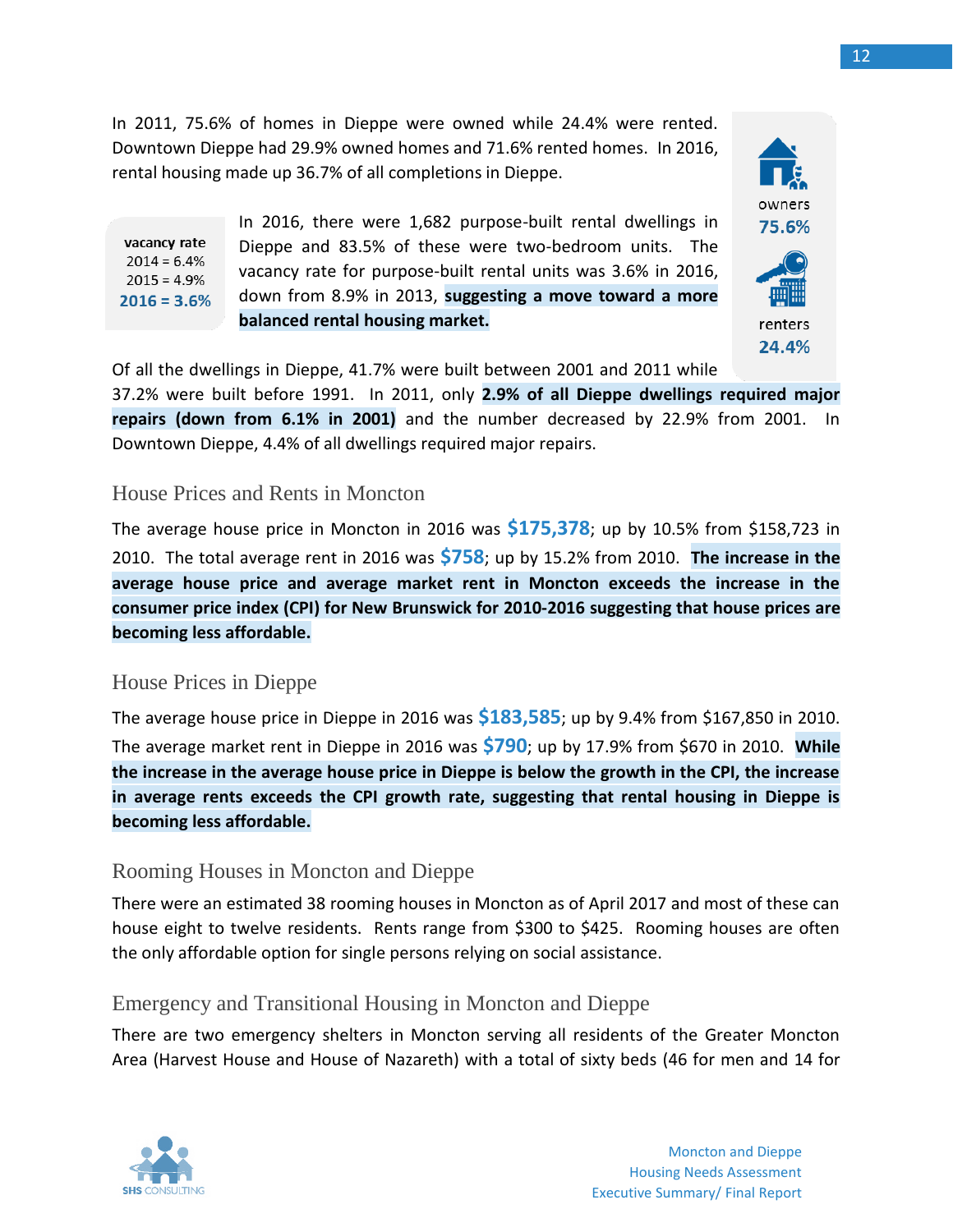women). In addition, Crossroads for Women and Serenity House offer temporary shelter for women and children fleeing violence.

There are three transitional housing facilities serving the Greater Moncton Area with a total of 48 beds/ units. These are Harvest House, John Howard Society, and Youth Impact Jeunesse Inc.

#### Supportive Housing in Moncton and Dieppe

There are special care homes and nursing homes in Moncton and Dieppe. There are also supportive housing facilities for persons with mental health issues and/or addictions, persons with developmental disabilities, persons with physical disabilities, youth, and persons who are homeless or at-risk of homelessness. There are a total of 278 beds/ units although most of this supportive housing supply is located in Moncton and serves all residents of the Greater Moncton Area.

## Subsidized Housing in Moncton and Dieppe

There are a total of 413 units for families in Moncton under the Public Housing and Rural Native Housing Programs. In addition, there are 166 units for seniors and ten units for non-elderly singles. There are also rent supplement units for families (113 units), seniors (337 units), nonelderly singles (355 units), persons with disabilities (80 units) and persons with mental health issues (9 units).

There are a total of 28 Public Housing Units for families in Dieppe and ten units for seniors. There are also rent supplement units in Dieppe for families (12 units), seniors (57 units), nonelderly singles (11 units), persons with disabilities (25 units), and persons with mental health issues (12 units).

In addition, there were a total of 36 units created under the Affordable Rental Housing Program (as of 2017) as well as a total of 365 co-operative units, some of which are subsidized by the Province.

Despite the large supply of subsidized units in Moncton and Dieppe, there were a total of 1,578 applicants on the Provincial waiting list in the Moncton region (includes Dieppe and Riverview). **The majority of those waiting are non-elderly singles (43.2%) followed by seniors (34.5%). When compared to the supply of subsidized units, there is a mismatch as the majority of the supply is for families.**





Moncton and Dieppe Housing Needs Assessment Executive Summary/ Final Report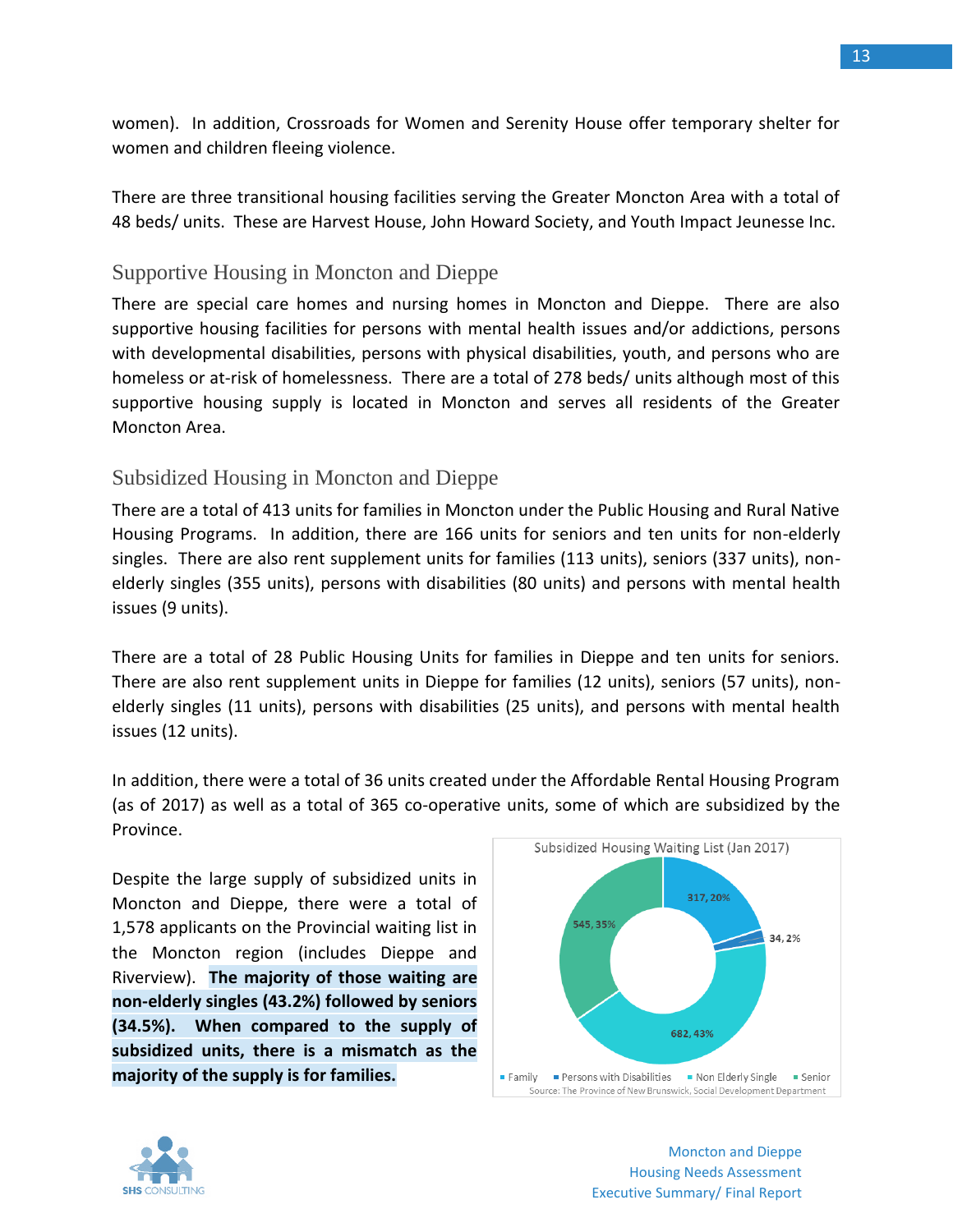# <span id="page-17-0"></span>**What is the Nature of Housing Affordability in Moncton and Dieppe?**

Housing is considered affordable if households spend no more than 30% of their gross income on housing costs.

## Proportion of Household Income Spent on Shelter in Moncton

In Moncton in 2010, 26.1% of all households were spending 30% or more of their household income on housing costs and 11.2% were spending 50% or more. Most Moncton households with Spending **30%+** = **26.1%** Spending **50%+** = **11.2%**

high incomes (i.e. earning \$68,063 or more in 2016) spend less than 30% of their income on housing costs. In contrast, **the majority of Moncton households with low incomes face housing affordability issues** (i.e. spending 30% or more on housing costs). A total of 89.5% of all Moncton households with incomes in the lowest income category were spending 30% or more on housing costs and 73.7% were spending 50% or more of their income on housing costs. While these trends are closely reflected in the Rest of Moncton, a larger proportion of households with incomes in the lowest income category in Downtown Moncton are living in affordable housing (28.2% compared to 10.3% for the City). This suggests there are more affordable housing options in Downtown Moncton.

Certain households in Moncton are more likely to be facing housing affordability issues. These households include persons living alone (47.6%), Indigenous households (42.1%), households with a person with a disability (32.6%), lone parent households (37.7%), youth households (48.3%), and renter households (40.6%).

Proportion of Household Income Spent on Shelter in Dieppe

In Dieppe in 2010, 17.9% were spending 30% or more on housing costs and 7.1% were spending 50% or more. Most Dieppe households with high incomes in 2010 were not facing Spending **30%+** = **17.9%** Spending **50%+** = **7.1%**

housing affordability issues. In addition, most Dieppe households with moderate incomes were spending less than 30% of their income on housing costs. **However, 81.6% of all households in the 1 st income decile (i.e. earning \$26,426 or less) in Dieppe and 51.9% of households in the 2 nd income decile (i.e. \$26,427 - \$39,161 were facing housing affordability challenges.**

Certain households in Dieppe are more likely to be facing housing affordability issues, such as persons living alone (40.8%), senior households (23.9%), lone parent households (33.3%), immigrant households (29.7%), and renter households (37.4%).

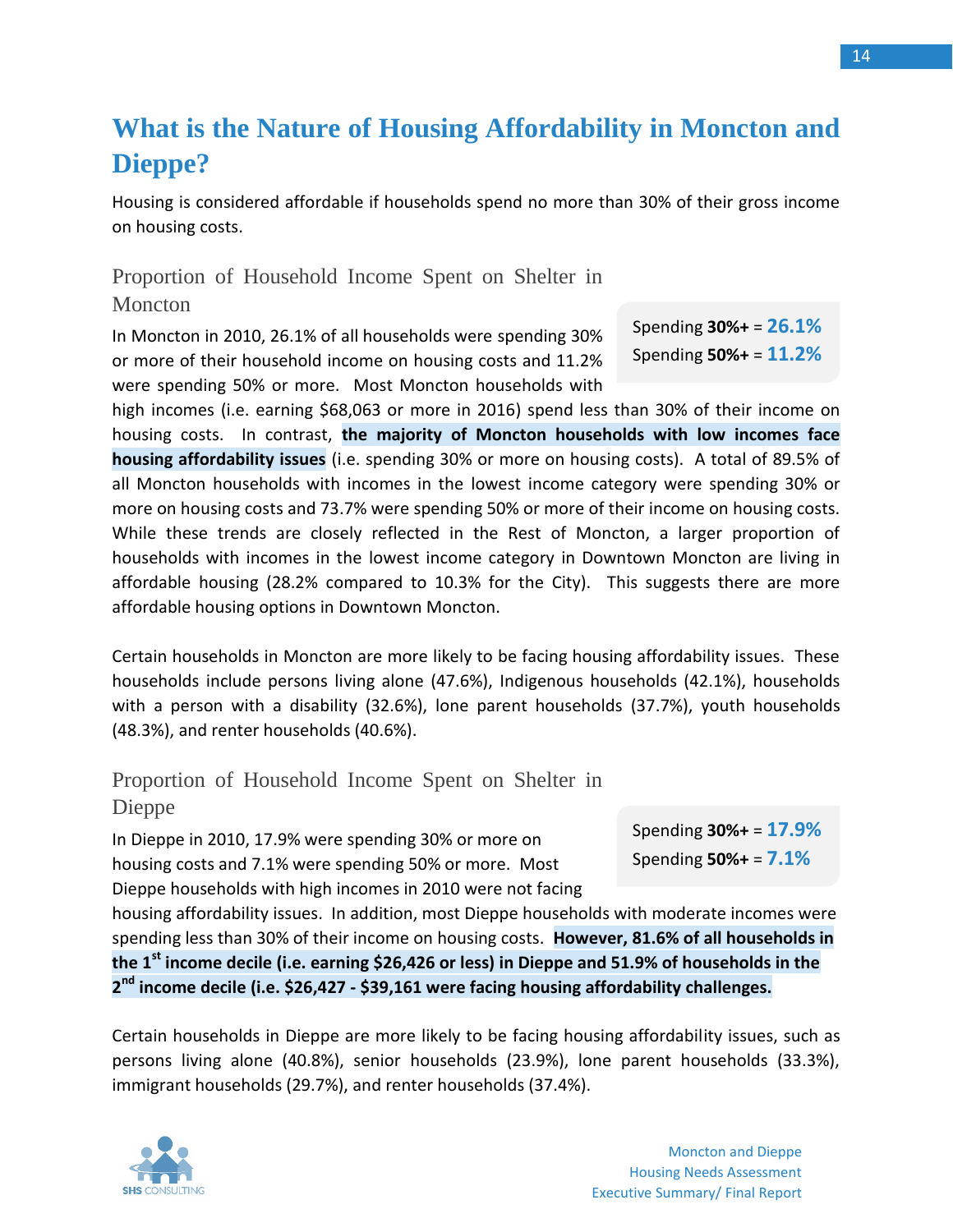#### Rental and Ownership Affordability in Moncton

Renter households with low incomes would not be able to afford average market rents in Moncton. Renters in the  $2^{nd}$  income decile (i.e. earning \$17,152 or less in 2016) would only be able to afford a rooming house. Renters would have to be earning incomes in the  $5<sup>th</sup>$  income decile (i.e. \$34,516 or less) to be able to afford the total average market rent (\$758 in 2016).

Households with low incomes (i.e. earning \$36,152 or less) would not be able to afford the average house price (\$175,378) without spending more than 30% of their income on housing costs or without a down payment greater than 10% of the purchase price. Ownership affordability in Downtown Moncton is even worse as households would have to be in the  $7<sup>th</sup>$ income decile (i.e. earning \$40,973 or more) to afford homeownership.

## Rental and Ownership Affordability in Dieppe

Renter households would have to be earning incomes in the  $4<sup>th</sup>$  income decile (i.e. \$28,412 or more) to afford the total average market rent in Dieppe (\$790 in 2016) although all renters would be able to afford rents for rooming houses.

Households with incomes in the  $1<sup>st</sup>$  and  $2<sup>nd</sup>$  income deciles (i.e. \$39,161 or less) would not be able to afford homeownership in Dieppe based on the average house price (\$183,585 in 2016) unless they spent more than 30% of their income on housing costs. In Downtown Dieppe, households would have to be in the  $8<sup>th</sup>$  income decile (i.e. \$40,098 or more) to afford the average house price.

## <span id="page-18-0"></span>**What are the Current Housing Gaps in Moncton and Dieppe?**

The housing need, supply and affordability analysis identified a number of housing gaps in Moncton and Dieppe.

#### Gaps Across the Continuum in Moncton

Based on household incomes for all households in Moncton, households in the 3<sup>rd</sup> income decile (i.e. earning \$26,132 - \$36,152) have affordable options in terms of one- and twobedroom rental units. Households in the  $4<sup>th</sup>$  income decile (i.e. \$36,153 - \$44,253) would have even more rental housing options as well as ownership housing options. However, options for households in the  $1<sup>st</sup>$  and  $2<sup>nd</sup>$  income deciles (i.e. \$26,131 or less) are limited to subsidized housing options unless they spent more than 30% of their income on housing costs. **This suggests a gap between demand and supply where there are an estimated 6,655 households in the 1st and 2nd income deciles in 2016 and only 1,761 subsidized and supportive housing** 

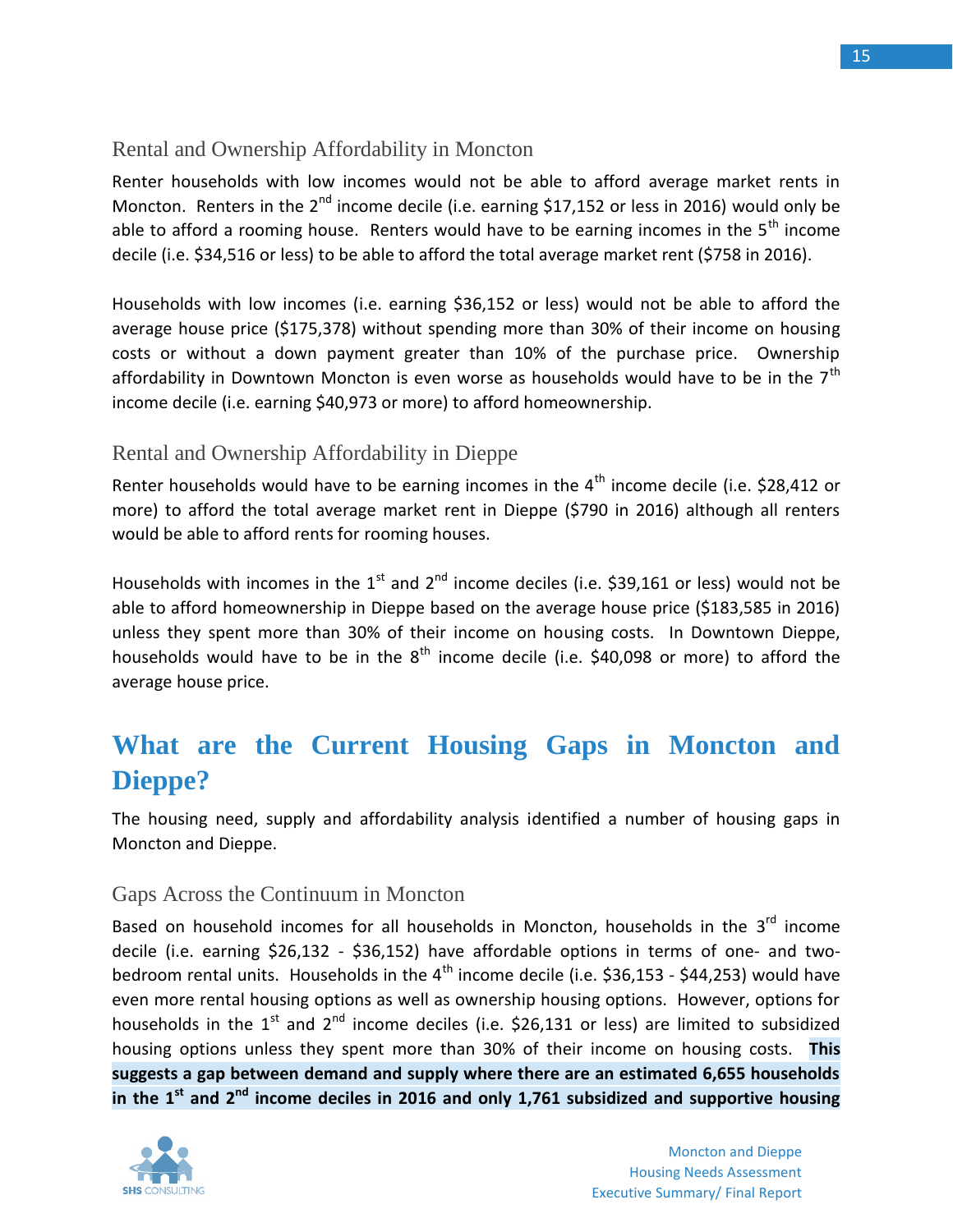#### **units. This may be why 80.7% of these households (5,367 households) are spending too much (i.e. more than 30%) on housing costs.**

#### Gaps Across the Continuum in Dieppe

Based on household incomes for all households in Dieppe, households in the 2<sup>nd</sup> income decile (i.e. \$26,427 - \$39,161) have rental housing options that are affordable to them and households in the  $3<sup>rd</sup>$  income decile (i.e. \$39,162 - \$52,570) and above have both rental and ownership housing options. However, affordable options for households in the first income decile (i.e. \$26,426 or less) (about 1,097 households in 2016) are limited to subsidized housing options. As of January 2017, there were 155 subsidized rental units in Dieppe, far less than the demand for these units. This is likely the main reason why **81.6% of all households in the 1st income decile in Dieppe are spending too much on housing costs.**

#### Current Housing Gaps in Moncton

- **•** Moncton is seeing a shift to smaller households.
- **Moncton has a greater share of older homes compared to the Greater Moncton Area.**
- There is an imbalance in the supply and demand of purpose-built rental units.
- The current supply of subsidized units does not fully reflect the current demand.
- Housing affordability is an issue for households in the  $1<sup>st</sup>$  and  $2<sup>nd</sup>$  income deciles in Moncton.
- There is a need for more supportive housing options.

#### Current Housing Gaps in Dieppe

- The demand for housing in Dieppe is increasing at a faster rate compared to the Greater Moncton Area and the Province.
- Dieppe is seeing a shift to smaller households.
- The housing supply is becoming more diverse.
- Housing affordability is an issue for Dieppe households with incomes in the lowest category.
- There is a need for more supportive housing options in Dieppe.

# <span id="page-19-0"></span>**What are the Emerging and Future Housing Need in Moncton and Dieppe?**

The historical trends in housing demand and supply as well as feedback from stakeholders have identified the emerging and future need in Moncton.

Emerging and Future Housing Need in Moncton

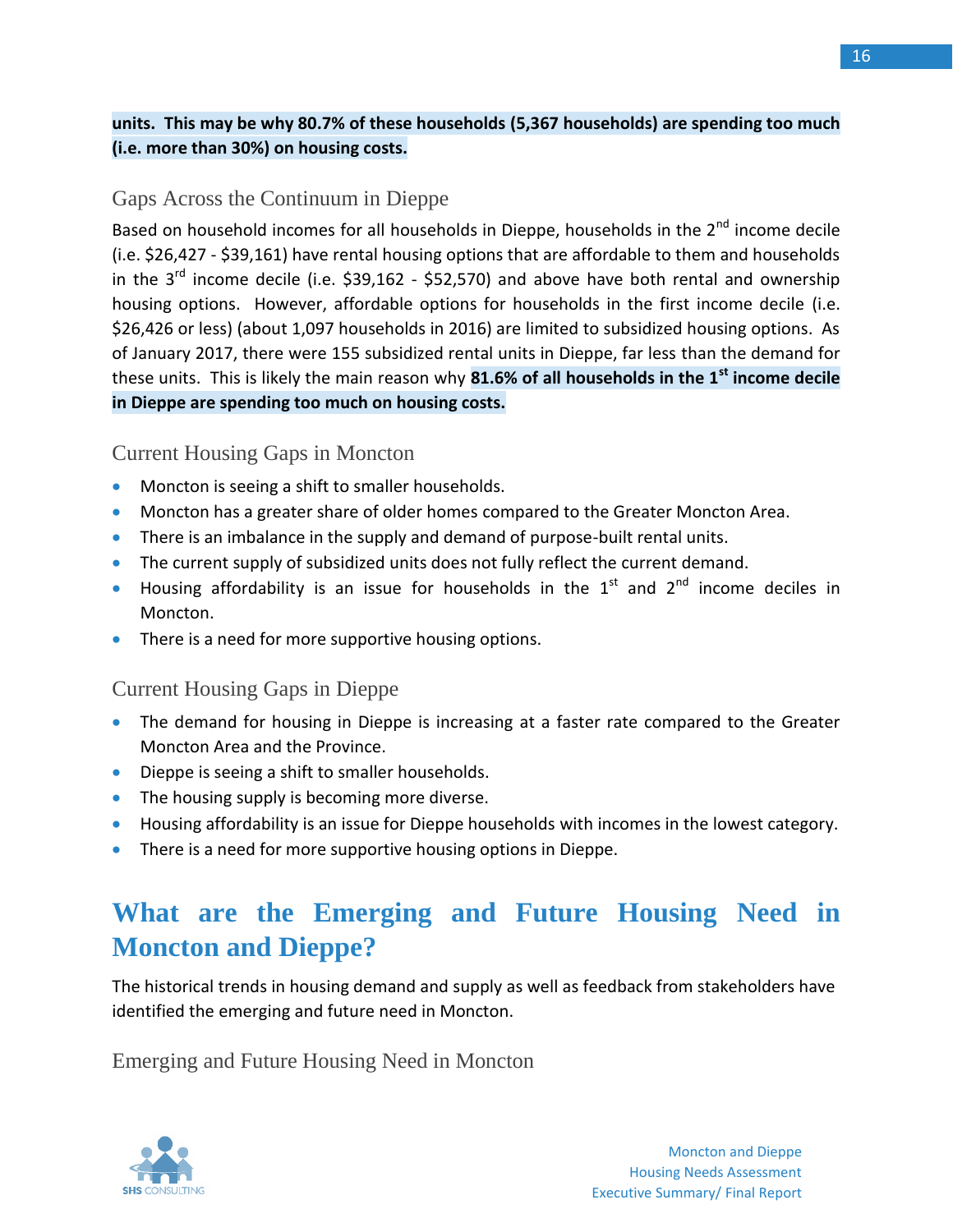- There is an increasing need for housing options for smaller households, including subsidized housing options.
- The aging population will require a range of appropriate housing options.
- There is an increasing need for affordable housing options, including subsidized and supportive housing options.

Emerging and Future Housing Need in Dieppe

- There is an increasing need for housing options for single individuals, couples, and families with children.
- The aging population will require appropriate housing options.
- There is an increasing need for affordable housing options, including subsidized and supportive housing options.